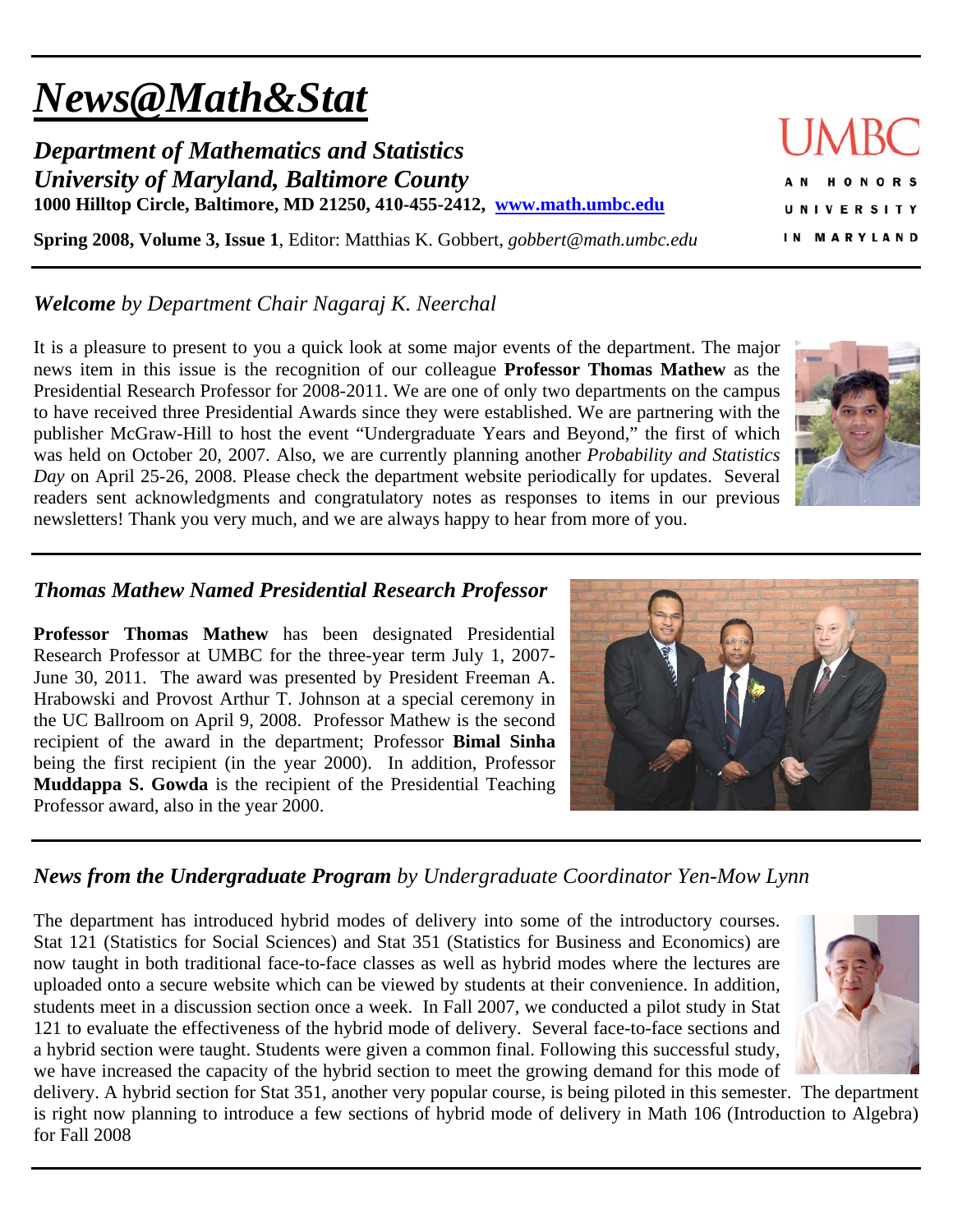#### *News from the Graduate Program by Graduate Director Muddappa S. Gowda*

Greetings from the Graduate Program Director. Our banner year 2007 ended in December with 20 graduations in both mathematics and statistics (see www.math.umbc.edu/resources/alumni.htm for a complete list). We congratulate December 2007 graduates **Feng Li** (Statistics PhD, advisor Dr. Rukhin) and **Mark Tribett** (Statistics MS) and wish them luck in their endeavors. In May 2008, we are expecting **Filiz Gurtuna**, **Ana Maria Soane**, and **Dan Wang** to graduate with a PhD in Mathematics, and **Joseph Warfield** with a PhD in Statistics. We are also expecting **Shi Li**, **Yushu Yang**, **Bruno Kamdem** to receive their MS in Mathematics and **Jia Liu**, **Willy Weng**, and **Gaurav Sharma** to receive their masters in Statistics. Advance congratulations to all of them. I am happy to



say that **Justin Newcomer**, **Adrian Vancea**, and **Noemi Zakarias** have successfully passed their oral exams and have now become candidates for the PhD degree. Our admissions committee is reviewing numerous applications for our graduate program and we hope to attract top-notch domestic and international students.

#### *News from the MSGSA by President Martin Klein*

The Mathematics and Statistics Graduate Student Association (MSGSA) held successful elections last November in order to select the officers for 2008. Elected were (clockwise starting at the top left) **Alen Agheksanterian** (Vice President and GSA Senator for Applied Mathematics), **Martin Klein** (President), **Bruno Kamdem** (Secretary), **Elizabeth Stanwyck** (Treasurer), and **Gaurav Sharma** (GSA Senator for Statistics). With the help of the former president, **Justin Newcomer**, the MSGSA now has an official webpage at orgs.umbc.edu/msgsa. The webpage provides information about the MSGSA and we are working to include useful information for the graduate students in our department such as important forms and deadlines. Last December the MSGSA helped organize a successful holiday party for the department and we have a couple social events coming up this semester.



## *News from the Council of Majors and Pi Mu Epsilon by President Kristel Ehrhardt*

Pi Mu Epsilon and the Math Council of Majors (COM) are in the middle of a wonderful Spring semester. We started off with a welcoming pizza party that was well received. The Mathematics COM has continued the tradition of movie

nights every other week. On Friday, March 14, we hosted Pi Day, along with the Philosophy and Physics Councils of Majors. We had a wonderful speaker, Dr. Jeff Bub, from College Park and ate a lot of pizza, liquid nitrogen ice cream, and pie. We also hope to travel to the museums of DC in April with the Physics Department and look forward to having an end of the year cookout. Please see our bulletin board outside of Dr. Kogan's and Dr. Bell's offices for any upcoming activities. The PME and Math COM officers are pictured to the right (clockwise starting at the top left): PME President **Kristel Ehrhardt**, COM President **John Stevenson**, Secretary **Alexandra Menton**, Vice President **Michelle Stegman**, and Treasurer **Kimberly Shurupoff**.

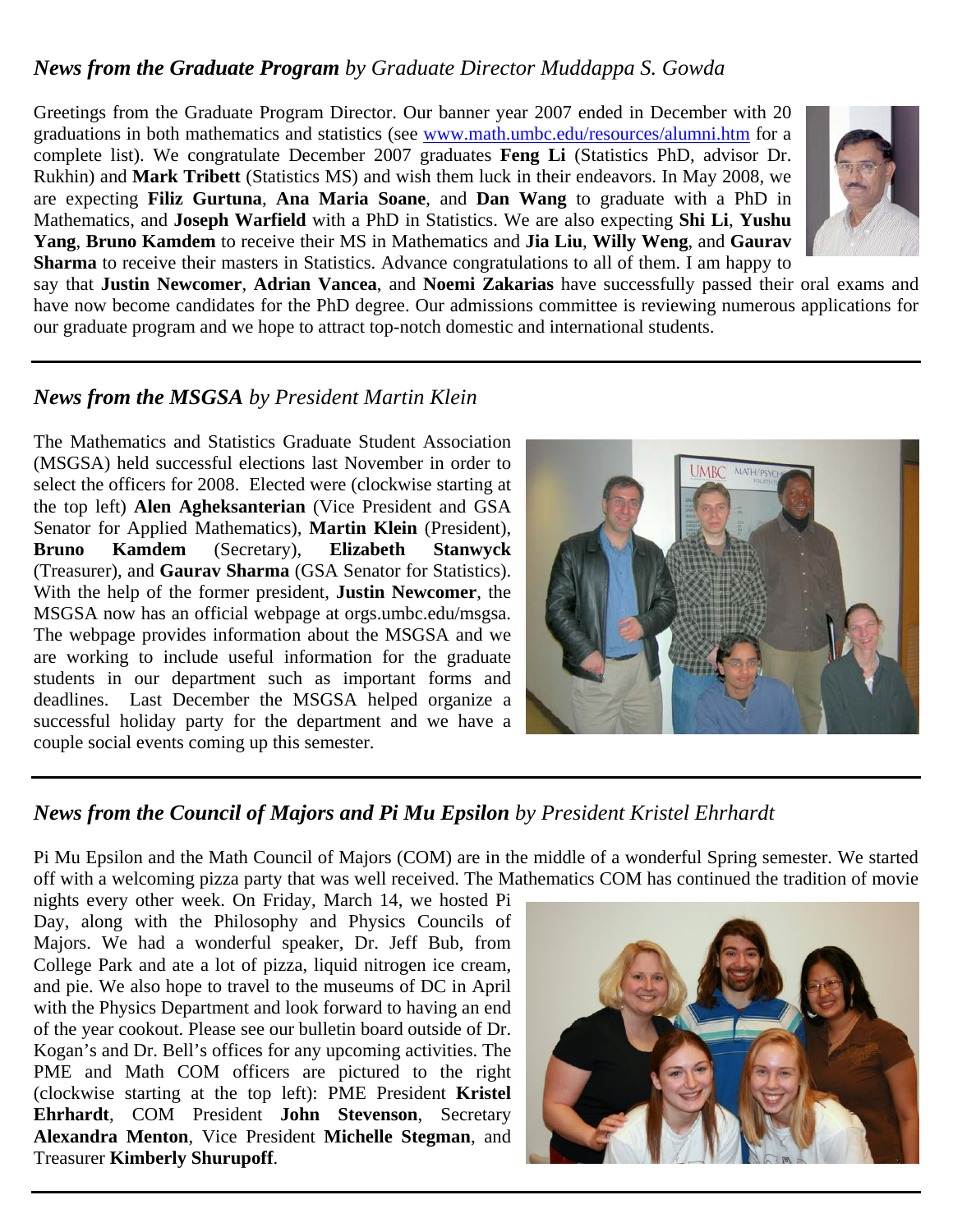#### *Undergraduate Years & Beyond: A Joint UMBC Mathematics & Statistics and McGraw-Hill Workshop*

The Department of Mathematics and Statistics and the McGraw-Hill Publishing Company hosted a one day workshop "Undergraduate Years and Beyond" on the use of technology in undergraduate teaching and careers in Mathematics and Statistics, in the seventh floor of the Library on Saturday, October 20, 2007. The main goal of this special day was to promote the use of technology in the classroom to improve student outcomes in general and empower the soon to be graduate mathematics and statistics majors with the knowledge of careers in Mathematics and Statistics. The keynote addresses by a power user of technology in the classroom, Alison Ahlgren, University of Illinois at Urbana-Champaign, and by a digital technology expert from McGraw-Hill, Jeff Huettman, Director of Digital Products, McGraw-Hill, were targeted at both new and veteran users of technology in the classroom.



The panel discussion on careers included panelists who regularly interview candidates for positions in government, industry, and academia, including Dr. Anthony Kearsely, Mathematician, National Institute for Standards and Technology, Prof. Kathleen Hoffman, Mathematics and Statistics, UMBC, Dr. Barry Nussbaum, Chief Statistician, Environmental Protection Agency, Dr. Kevin Drummey, Technical Director, Enterprise Operations Research, Modeling and Simulation Group, National Security Agency

A special feature of this conference were poster presentations by selected faculty from the Department of Mathematics and Statistics of UMBC on their current and ongoing research projects. The visiting faculty and students had plenty of time to talk to the presenters one-on-one and explore possible connections for undergraduate research opportunities. The department plans to hold this event every Fall semester as part of its increased effort towards graduate student recruiting. Please check our web site soon for the details of second of this series in October 2008.



## *Founding UMBC Faculty Richard C. Roberts Remembered*

**Professor Emeritus Richard C. "Dick" Roberts** passed away on March 27, 2008. Dick came to UMBC in 1966 as founding faculty member to serve as the chair of the Division of Mathematics and Physics. As chair of the Mathematics department until 1985, he oversaw its early build-up and growth by hiring many of the current senior faculty members of the department. Among Dick's most profound contributions was the establishment of the graduate program in Applied Mathematics, UMBC's first Ph.D. program, which graduated UMBC's first-ever Ph.D. in 1975, and the Statistics graduate program in 1985. Even after his retirement in 1991, Dick continued his interest in the campus by attending many events, including the official 40th anniversary celebration in September 2006 and a book reading by Manil Suri as recently as February of this year.